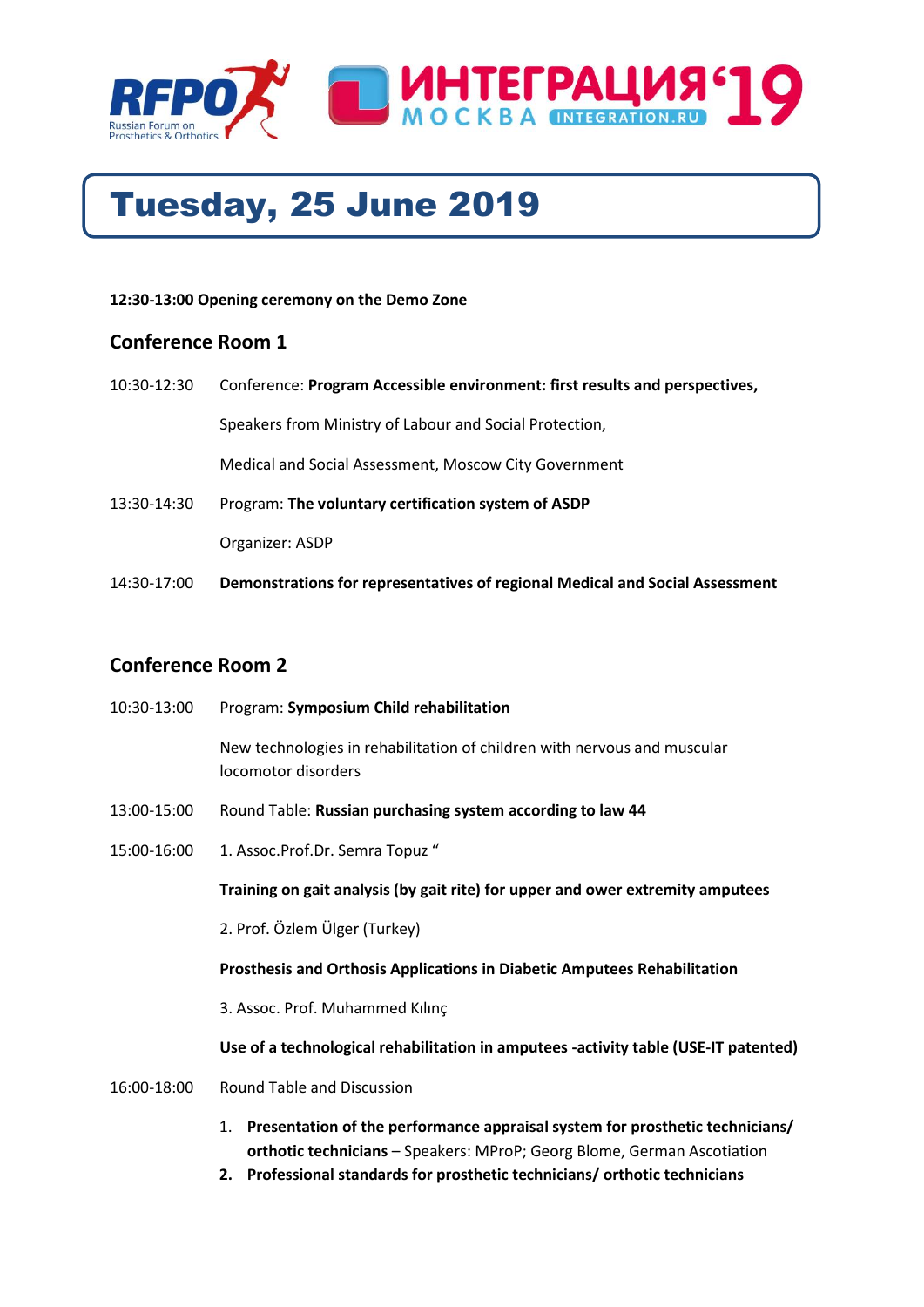

## **Open Forum**

11:00-11:30 **DeafSkills** in Russia

Organizer: ASD

12:00-12:30 Lecture: **Formation of the concept of orthotics as a method of conservative treatment for diseases of the musculoskeletal and nervous systems**

Organizer: CITO

13:30-14:15 **Presentation of Moscow Resource Center**

Organizer: Moscow Resource Centre

14:15-14:45 **Presentation of hydraulic Foot**

Organizer: Antares

14:45-15:30 Presentation

**The Products of the Reutov experimental plant of prosthetics facilities branch of the Moscow prosthetic and orthopedic company**

15:30-16:00 **Demonstration of prosthetics pieces**

Organizer: Express Orto

16:00-16:30 Presentation

#### **Compression garments for medical and sports purposes**

Organizer: Smolensks garments

#### **Demo Zone**

- 11:00-11:30 **Demonstration with guide dogs**
- 11:30-12:00 **Demonstration of weelchairs**

**MERITS** 

CATERWIL

**MEYRA** 

- 13:30-14:30 **Fashion show**
- 15:00-15:30 **Dancing with Wheelchairs**
- 16:00-17:00 **Basketball Club Falcon**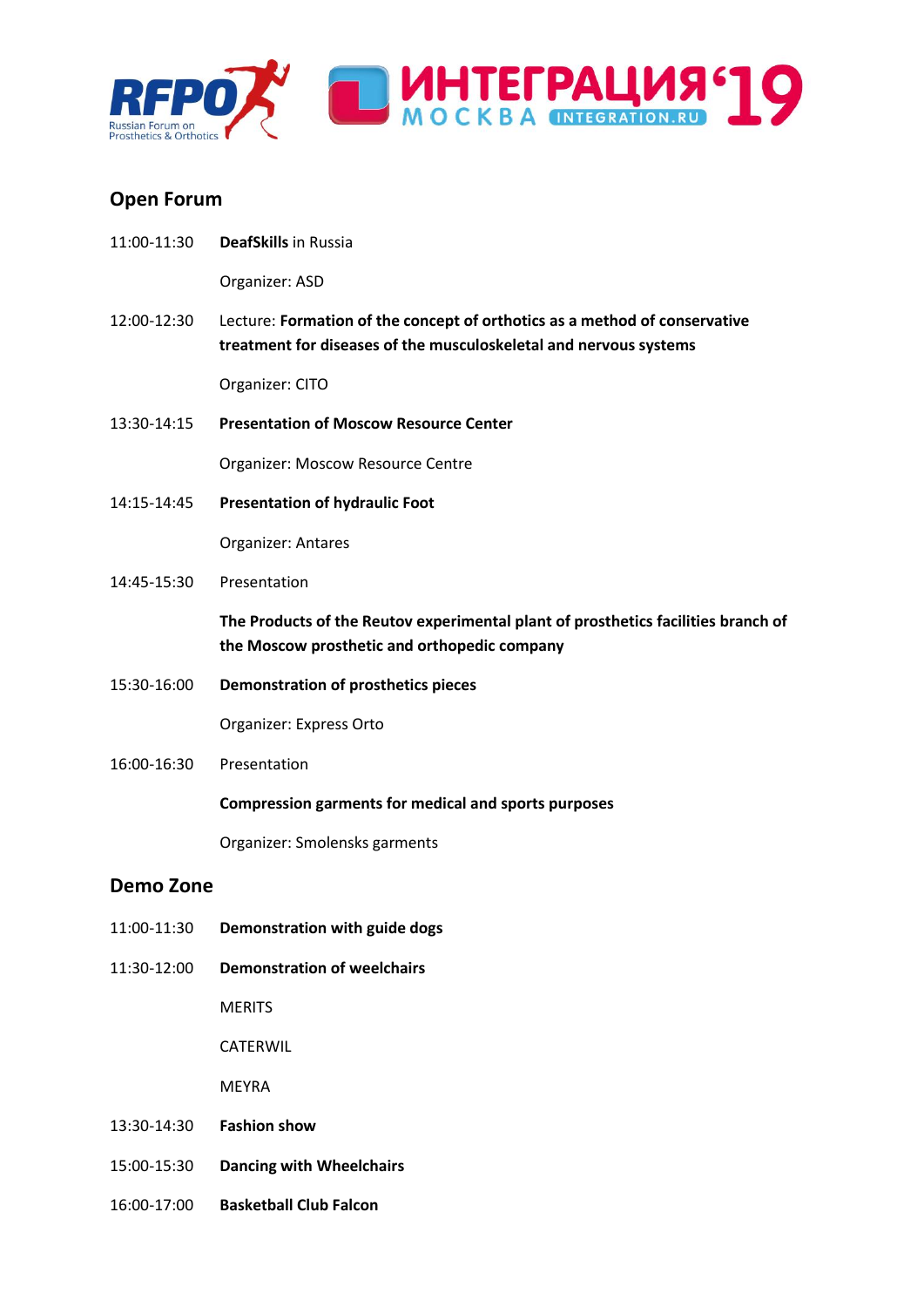



## **Demo Zone**

11:00-17:00 **2nd Allrussian Competion of PO technicians**

## **Conference Room 1**

10:00-14:00 **Conference barrier-free city**

Organizer: All Russia Association oft he Blinds

14:00-17:00 Round Table

**Importance of Psychiatry**

## **Conference Room 2**

10:30-12:30 GERMAN DAY

#### **Big school of orthoses**

#### **Demonstration: Orthoses – technical aspects of production**

Organizer: Federal Association for Orthopaedic Technology (BIV-OT) / Confairmed GmbH Germany, speaker: Matthias Schmitt

13:00-16:00 **Big school of orthoses**

**Presentation of functional and practical application (patient demonstration)**

- **1. Dynamic orthosis for under limbs for children (Ogonyok)**
- **2. Demonstration of finished orthopedic appliances and semi-finished products for the manufacturing of orthopedic appliances Becker (USA) (Express Orto)**
- **3. Kinematic modulation at spastic and flaccid paralysis (Ogonyok)**
- **4. Orthosis as therapy for children (Artur Marutyan)**
- **5. Metallic orthosics and corsets (Badegnani S.r.l.)**
- **6. Orthosis in rehabilitation of cerebral palsy, spina bifida, SMA (Otto Bock)**
- 16:00-18:00 Workshop with scientific-theoretical introduction

#### **3D manufacturing of orthoses**

Organizer: Scoliologic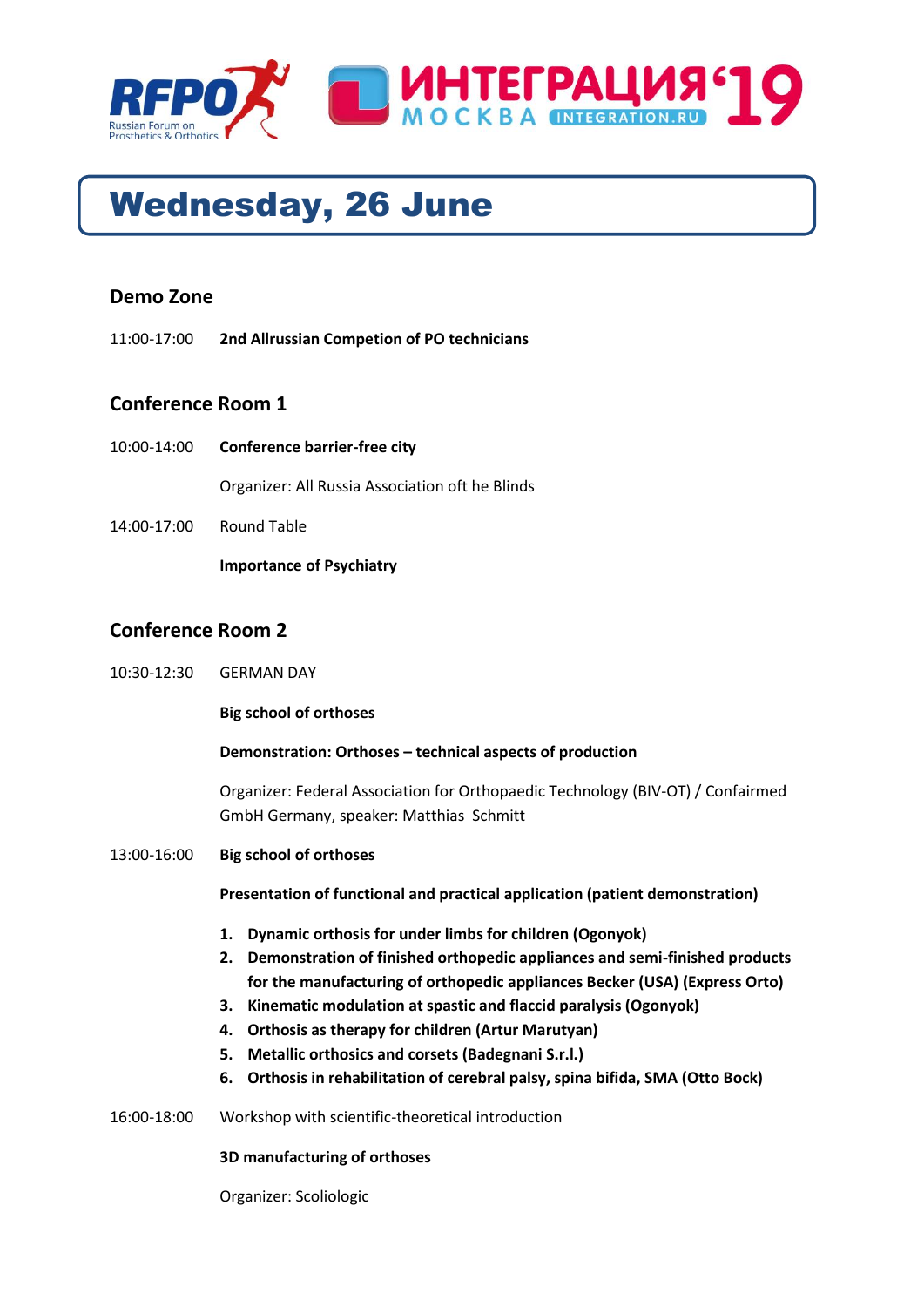

## **Open Forum**

- 10:15-12:30 Session: **Orthopaedic shoe and orthopaedic insoles technology. Modern production technologies and medical assignment**
	- **1. Modern technologies for the production of orthopedic shoes**
	- **2. Interaction of participants in the market for the provision of disabled people with orthopedic shoes**
	- **3. Medical-social expertise**
	- **4. Research and development RSU in the field of promising technologies and design of technical means of rehabilitation**
	- **5. Marking of goods with control identification marks**
	- **6. 3D Modeling of Shoe Pads**
	- **7. Market Issues**
	- **8. Hanover School of Orthopedic Shoes**

Organizer: Orthomoda

#### 13:00-13:30 **Running Clinic**

Heinrich Popow, Paralympic champion, two-time champion of the world in athletics Organizer: Otto Bock

14:00-14:30 **Presentation of knee modules / Carbon Foot** 

Organizer: Antares

14:30-15:30 **Single digital platform. Pledge of effective management of the prosthetic and orthopedic center**

Organizer: Baikalsoft

15:00-15:30 **Innovation for documentation the wear time of orthopedic devices**

Organizer: Orthotime / Herr Roller

15:30-16:00 **Application of specialized foam when creating a foot print**

Organizer: FSG - Formschaum Gronau / Herr Wessendorf

16:00-16:30 **Neuro Chat - the ability to communicate for people with speech and movement disorders**

Organizer: NeuroChat

16:30-17:00 **Compression garments for medical and sports purposes**

Organizer: Smolensks garments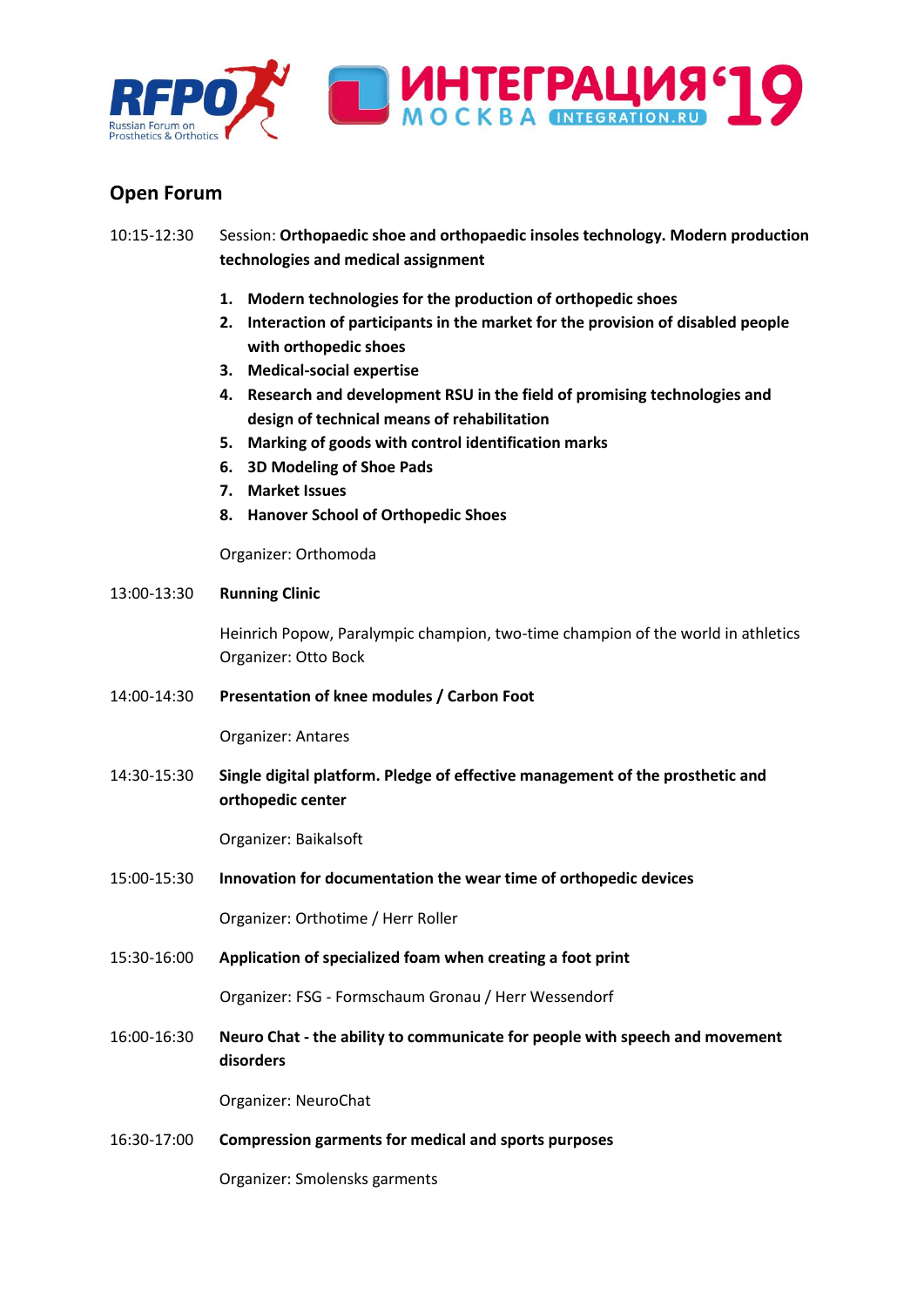

## Thursday, 27 June

## **Conference Room Dome**

11:00-17:00 **1st Russian Podologist Congress**

## **Conference Room 1**

10:15-13:00 Conference

**Formation of the accurate walking stereotype of patients with various pathologies/walking diagnostics and statics diagnostics**

Organizer: Union of Russian Rehabilitologists (moderator Builova T.V., Doctor of Medical Science, director of the Institute of Rehabilitation and Human Health of Lobachevsky State University of Nizhni Novgorod)

### 13:30-16:30 **INTERDISCIPLINARY APPROACHES OF MEDICAL REHABILITATION OF PATIENTS WITH DISTURBANCE OF FUNCTIONS OF THE SUPPORT-MOTOR APPARATUS**

Organizer: Department for Healthcare of the Moscow Government

## **Conference Room 2**

10:30-14:30 **Big school of orthoses** 

**Live broadcast of knee and shoulder surgery** 

Chief Medical Officer Doctor Knoll (Leipzig, Germany)

Ottobock and medi: **Further rehabilitation and therapy with orthoses**

#### 14:30-16:00 **Sportsground SPC Children's Psychoneurology DZM**

- 1. Physical culture and sport in the comprehensive rehabilitation of children and adolescents with neurological pathology
- 2. Classical and modern technologies of physical rehabilitation of children and adolescents with neurological pathology
- 3. Sledge hockey as part of the comprehensive rehabilitation of children and adolescents with neurological disorders
- 4. Testing of children and adolescents with neurological pathology involved in game sports
- 5. The interaction of exercise therapy and para-karate to correct motor disorders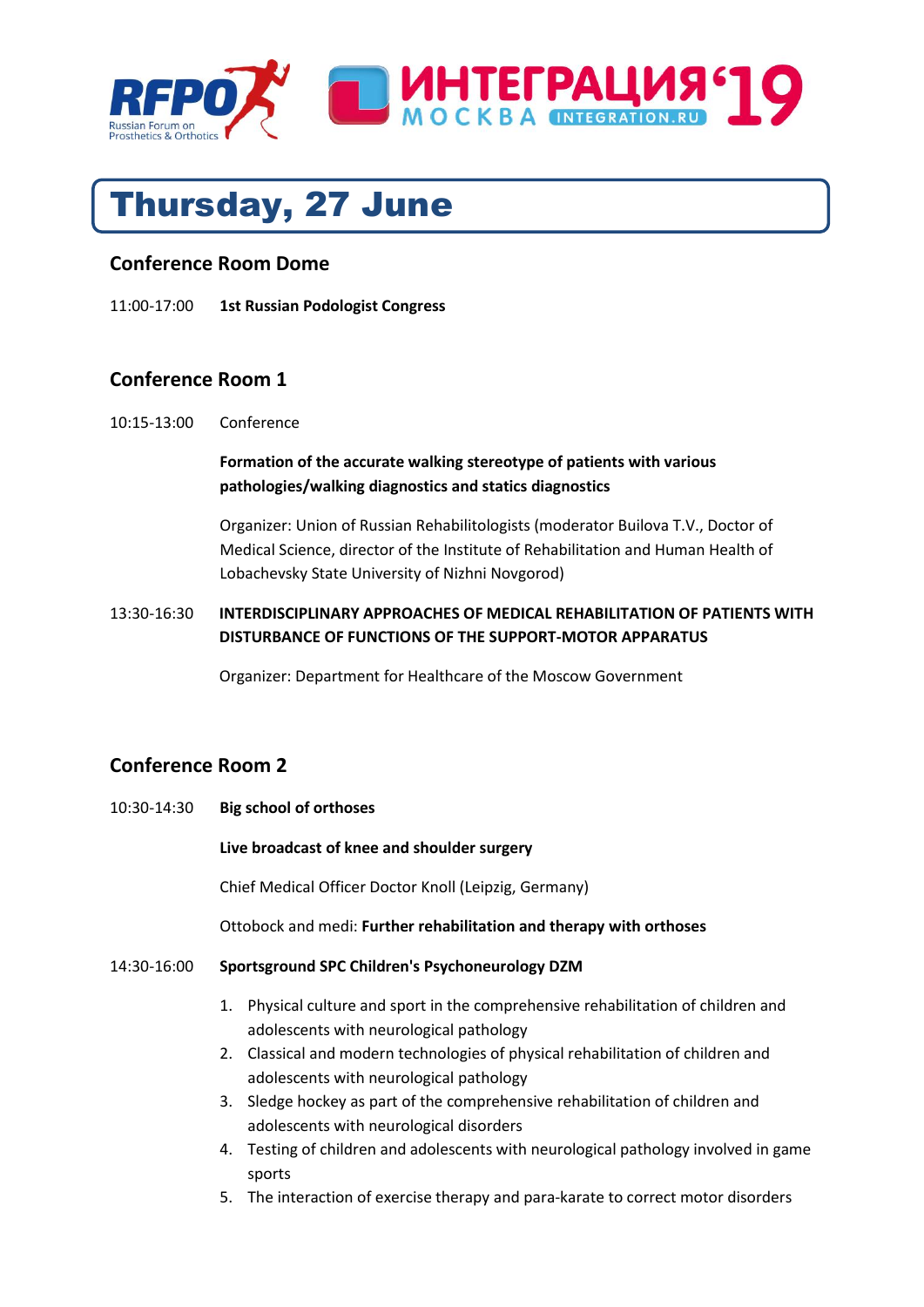

## **Conference Room 3**

#### 12:00-15:30 Round table

**Technical, social and medical assistance for people with disabilities from the State and society. Existing organizations. Daily Life Problems**

Speakers: Representatives of the Moscow City Government, Public organization of parents of children with disabilities, sarcoma patient support associations, Russian Disability NGO "Perspektiva", people with disabilities

## **Exhibition Area**

10:00-16:00 Medical consultations for disabled children and its parents (provided by: Otto Bock, Ogonek, MProP, City of Moscow/NPZ Solntsevo)

## **Open Forum**

| 11:30-12:30 | Technical creativity for children with disabilities and health limitations        |
|-------------|-----------------------------------------------------------------------------------|
|             | Workshops                                                                         |
| 13.00-13.45 | New technologies of individual silicone liner, prosthetic socket production, etc. |
|             | Organizer:METIZ/Copsas                                                            |
| 13:45-14:30 | New technologies of individual silicone liner, prosthetic socket production, etc. |
|             | Organizer: Antares/Streifeneder                                                   |
| 14:30-15:00 | New technology for fast and smooth socket manufacturing                           |
|             | Organizer: Amparo                                                                 |
| 15:00-15:30 | Compression garments for medical and sports puposes                               |
|             | Organizer: Smolensks garments                                                     |
| 15:30-17:00 | <b>Exhibitor Workshops</b>                                                        |